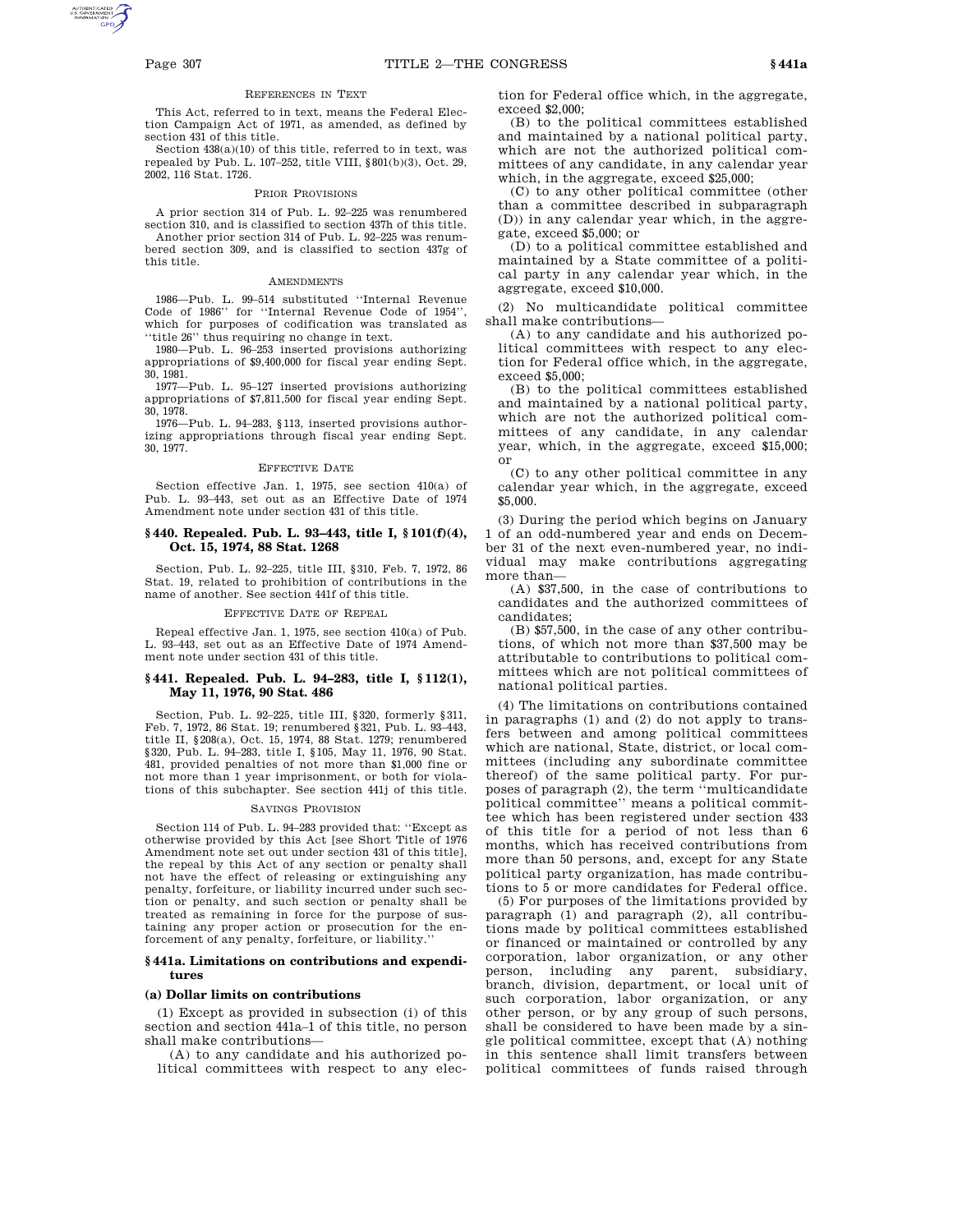joint fund raising efforts; (B) for purposes of the limitations provided by paragraph (1) and paragraph (2) all contributions made by a single political committee established or financed or maintained or controlled by a national committee of a political party and by a single political committee established or financed or maintained or controlled by the State committee of a political party shall not be considered to have been made by a single political committee; and (C) nothing in this section shall limit the transfer of funds between the principal campaign committee of a candidate seeking nomination or election to a Federal office and the principal campaign committee of that candidate for nomination or election to another Federal office if (i) such transfer is not made when the candidate is actively seeking nomination or election to both such offices; (ii) the limitations contained in this Act on contributions by persons are not exceeded by such transfer; and (iii) the candidate has not elected to receive any funds under chapter 95 or chapter 96 of title 26. In any case in which a corporation and any of its subsidiaries, branches, divisions, departments, or local units, or a labor organization and any of its subsidiaries, branches, divisions, departments, or local units establish or finance or maintain or control more than one separate segregated fund, all such separate segregated funds shall be treated as a single separate segregated fund for purposes of the limitations provided by paragraph (1) and paragraph (2).

(6) The limitations on contributions to a candidate imposed by paragraphs (1) and (2) of this subsection shall apply separately with respect to each election, except that all elections held in any calendar year for the office of President of the United States (except a general election for such office) shall be considered to be one election.

(7) For purposes of this subsection—

(A) contributions to a named candidate made to any political committee authorized by such candidate to accept contributions on his behalf shall be considered to be contributions made to such candidate;

(B)(i) expenditures made by any person in cooperation, consultation, or concert, with, or at the request or suggestion of, a candidate, his authorized political committees, or their agents, shall be considered to be a contribution to such candidate;

(ii) expenditures made by any person (other than a candidate or candidate's authorized committee) in cooperation, consultation, or concert with, or at the request or suggestion of, a national, State, or local committee of a political party, shall be considered to be contributions made to such party committee; and

(iii) the financing by any person of the dissemination, distribution, or republication, in whole or in part, of any broadcast or any written, graphic, or other form of campaign materials prepared by the candidate, his campaign committees, or their authorized agents shall be considered to be an expenditure for purposes of this paragraph; and 1

 $(C)$  if—

(i) any person makes, or contracts to make, any disbursement for any electioneering communication (within the meaning of section 434(f)(3) of this title); and

(ii) such disbursement is coordinated with a candidate or an authorized committee of such candidate, a Federal, State, or local political party or committee thereof, or an agent or official of any such candidate, party, or committee;

such disbursement or contracting shall be treated as a contribution to the candidate supported by the electioneering communication or that candidate's party and as an expenditure by that candidate or that candidate's party; and

(D) contributions made to or for the benefit of any candidate nominated by a political party for election to the office of Vice President of the United States shall be considered to be contributions made to or for the benefit of the candidate of such party for election to the office of President of the United States.

(8) For purposes of the limitations imposed by this section, all contributions made by a person, either directly or indirectly, on behalf of a particular candidate, including contributions which are in any way earmarked or otherwise directed through an intermediary or conduit to such candidate, shall be treated as contributions from such person to such candidate. The intermediary or conduit shall report the original source and the intended recipient of such contribution to the Commission and to the intended recipient.

## **(b) Dollar limits on expenditures by candidates for office of President of United States**

(1) No candidate for the office of President of the United States who is eligible under section 9003 of title 26 (relating to condition for eligibility for payments) or under section 9033 of title 26 (relating to eligibility for payments) to receive payments from the Secretary of the Treasury may make expenditures in excess of—

(A) \$10,000,000, in the case of a campaign for nomination for election to such office, except the aggregate of expenditures under this subparagraph in any one State shall not exceed the greater of 16 cents multiplied by the voting age population of the State (as certified under subsection (e) of this section), or \$200,000; or

(B) \$20,000,000 in the case of a campaign for election to such office.

(2) For purposes of this subsection—

(A) expenditures made by or on behalf of any candidate nominated by a political party for election to the office of Vice President of the United States shall be considered to be expenditures made by or on behalf of the candidate of such party for election to the office of President of the United States; and

(B) an expenditure is made on behalf of a candidate, including a vice presidential candidate, if it is made by—

(i) an authorized committee or any other agent of the candidate for purposes of making any expenditure; or

(ii) any person authorized or requested by the candidate, an authorized committee of

<sup>1</sup>So in original. The word ''and'' probably should not appear.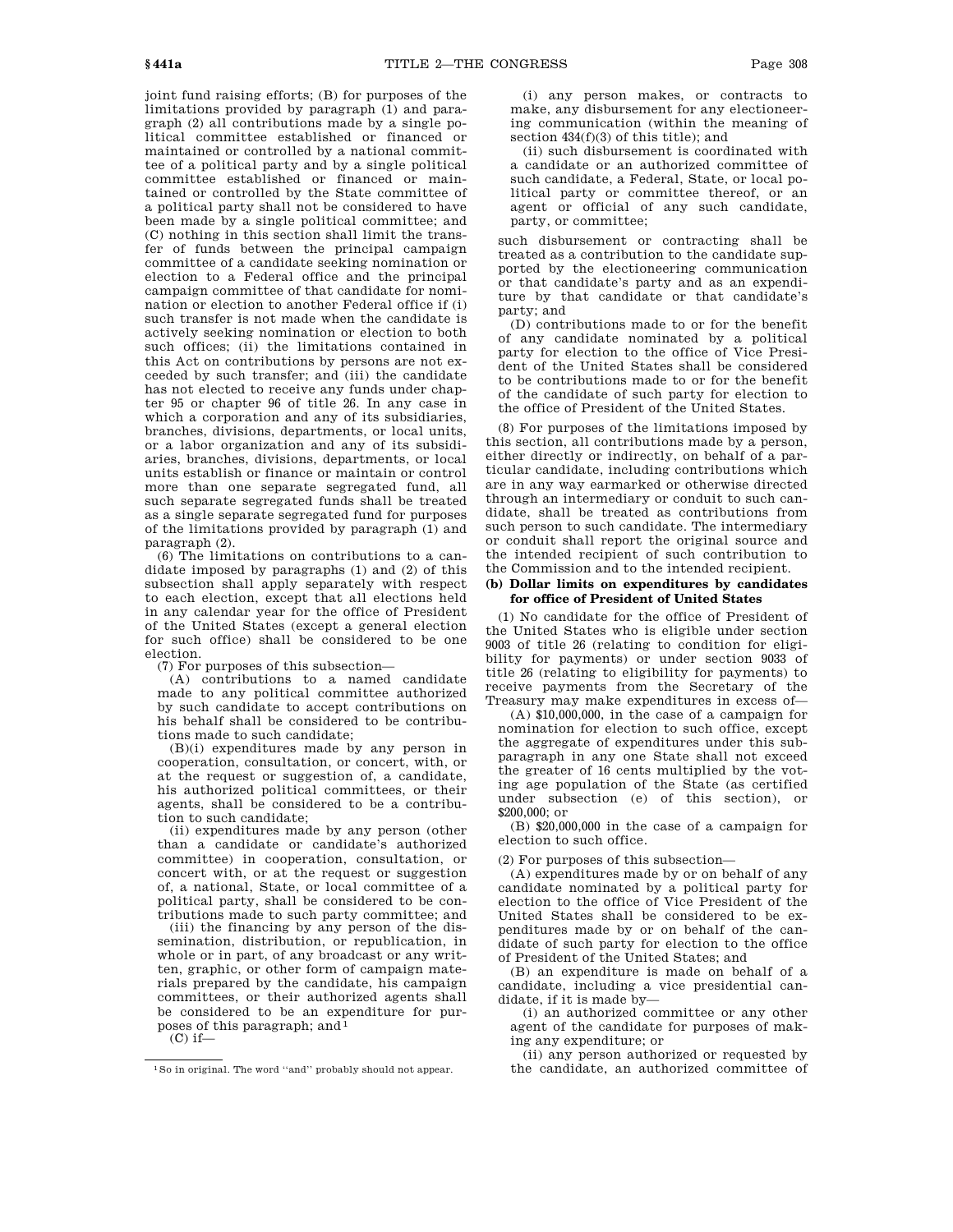the candidate, or an agent of the candidate, to make the expenditure.

## **(c) Increases on limits based on increases in price index**

(1)(A) At the beginning of each calendar year (commencing in 1976), as there become available necessary data from the Bureau of Labor Statistics of the Department of Labor, the Secretary of Labor shall certify to the Commission and publish in the Federal Register the percent difference between the price index for the 12 months preceding the beginning of such calendar year and the price index for the base period.

(B) Except as provided in subparagraph (C), in any calendar year after 2002—

(i) a limitation established by subsections  $(a)(1)(A), (a)(1)(B), (a)(3), (b), (d),$  or  $(h)$  of this section shall be increased by the percent difference determined under subparagraph (A);

(ii) each amount so increased shall remain in effect for the calendar year; and

(iii) if any amount after adjustment under clause (i) is not a multiple of \$100, such amount shall be rounded to the nearest multiple of \$100.

(C) In the case of limitations under subsections  $(a)(1)(A)$ ,  $(a)(1)(B)$ ,  $(a)(3)$ , and  $(h)$  of this section, increases shall only be made in oddnumbered years and such increases shall remain in effect for the 2-year period beginning on the first day following the date of the last general election in the year preceding the year in which the amount is increased and ending on the date of the next general election.

(2) For purposes of paragraph  $(1)$ —

(A) the term ''price index'' means the average over a calendar year of the Consumer Price Index (all items—United States city average) published monthly by the Bureau of Labor Statistics; and

(B) the term ''base period'' means—

(i) for purposes of subsections (b) and (d) of this section, calendar year 1974; and

(ii) for purposes of subsections  $(a)(1)(A)$ ,  $(a)(1)(B)$ ,  $(a)(3)$ , and  $(h)$  of this section, calendar year 2001.

## **(d) Expenditures by national committee, State committee, or subordinate committee of State committee in connection with general election campaign of candidates for Federal office**

(1) Notwithstanding any other provision of law with respect to limitations on expenditures or limitations on contributions, the national committee of a political party and a State committee of a political party, including any subordinate committee of a State committee, may make expenditures in connection with the general election campaign of candidates for Federal office, subject to the limitations contained in paragraphs (2), (3), and (4) of this subsection.

(2) The national committee of a political party may not make any expenditure in connection with the general election campaign of any candidate for President of the United States who is affiliated with such party which exceeds an amount equal to 2 cents multiplied by the voting age population of the United States (as certified under subsection (e) of this section). Any expenditure under this paragraph shall be in addition to any expenditure by a national committee of a political party serving as the principal campaign committee of a candidate for the office of President of the United States.

(3) The national committee of a political party, or a State committee of a political party, including any subordinate committee of a State committee, may not make any expenditure in connection with the general election campaign of a candidate for Federal office in a State who is affiliated with such party which exceeds—

(A) in the case of a candidate for election to the office of Senator, or of Representative from a State which is entitled to only one Representative, the greater of—

(i) 2 cents multiplied by the voting age population of the State (as certified under subsection (e) of this section); or

(ii) \$20,000; and

(B) in the case of a candidate for election to the office of Representative, Delegate, or Resident Commissioner in any other State, \$10,000. (4) INDEPENDENT VERSUS COORDINATED EXPENDI-TURES BY PARTY.—

(A) IN GENERAL.—On or after the date on which a political party nominates a candidate, no committee of the political party may make—

(i) any coordinated expenditure under this subsection with respect to the candidate during the election cycle at any time after it makes any independent expenditure (as defined in section 431(17) of this title) with respect to the candidate during the election cycle; or

(ii) any independent expenditure (as defined in section 431(17) of this title) with respect to the candidate during the election cycle at any time after it makes any coordinated expenditure under this subsection with respect to the candidate during the election cycle.

(B) APPLICATION.—For purposes of this paragraph, all political committees established and maintained by a national political party (including all congressional campaign committees) and all political committees established and maintained by a State political party (including any subordinate committee of a State committee) shall be considered to be a single political committee.

(C) TRANSFERS.—A committee of a political party that makes coordinated expenditures under this subsection with respect to a candidate shall not, during an election cycle, transfer any funds to, assign authority to make coordinated expenditures under this subsection to, or receive a transfer of funds from, a committee of the political party that has made or intends to make an independent expenditure with respect to the candidate.

## **(e) Certification and publication of estimated voting age population**

During the first week of January 1975, and every subsequent year, the Secretary of Commerce shall certify to the Commission and publish in the Federal Register an estimate of the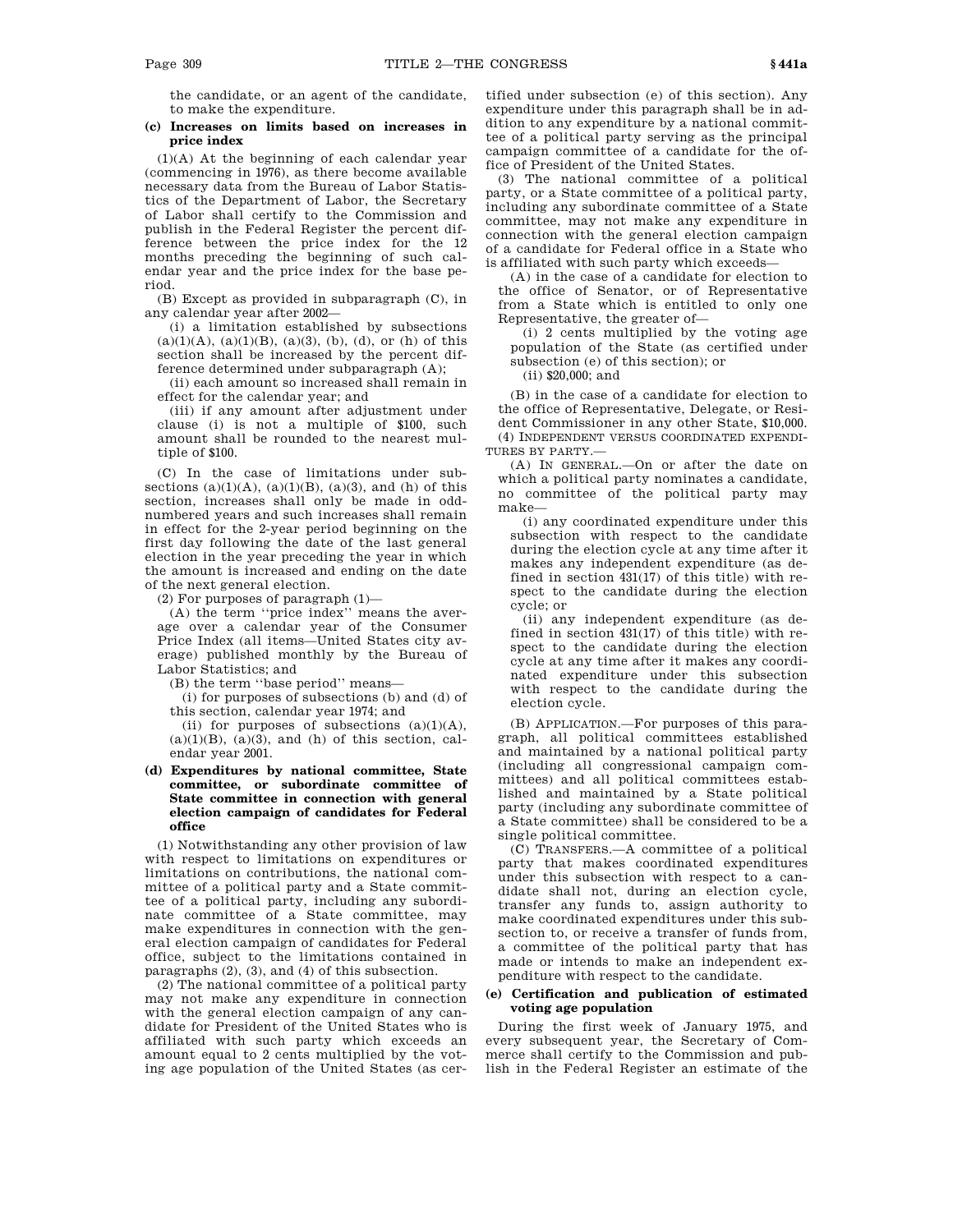voting age population of the United States, of each State, and of each congressional district as of the first day of July next preceding the date of certification. The term ''voting age population'' means resident population, 18 years of age or older.

#### **(f) Prohibited contributions and expenditures**

No candidate or political committee shall knowingly accept any contribution or make any expenditure in violation of the provisions of this section. No officer or employee of a political committee shall knowingly accept a contribution made for the benefit or use of a candidate, or knowingly make any expenditure on behalf of a candidate, in violation of any limitation imposed on contributions and expenditures under this section.

## **(g) Attribution of multi-State expenditures to candidate's expenditure limitation in each State**

The Commission shall prescribe rules under which any expenditure by a candidate for presidential nominations for use in 2 or more States shall be attributed to such candidate's expenditure limitation in each such State, based on the voting age population in such State which can reasonably be expected to be influenced by such expenditure.

## **(h) Senatorial candidates**

Notwithstanding any other provision of this Act, amounts totaling not more than \$35,000 may be contributed to a candidate for nomination for election, or for election, to the United States Senate during the year in which an election is held in which he is such a candidate, by the Republican or Democratic Senatorial Campaign Committee, or the national committee of a political party, or any combination of such committees.

#### **(i) Increased limit to allow response to expenditures from personal funds**

## **(1) Increase**

## **(A) In general**

Subject to paragraph (2), if the opposition personal funds amount with respect to a candidate for election to the office of Senator exceeds the threshold amount, the limit under subsection  $(a)(1)(A)$  of this section (in this subsection referred to as the ''applicable limit'') with respect to that candidate shall be the increased limit.

## **(B) Threshold amount**

## **(i) State-by-State competitive and fair campaign formula**

In this subsection, the threshold amount with respect to an election cycle of a candidate described in subparagraph (A) is an amount equal to the sum of—

(I) \$150,000; and

(II) \$0.04 multiplied by the voting age population.

#### **(ii) Voting age population**

In this subparagraph, the term ''voting age population'' means in the case of a candidate for the office of Senator, the voting age population of the State of the

candidate (as certified under subsection (e) of this section).

## **(C) Increased limit**

Except as provided in clause (ii), for purposes of subparagraph (A), if the opposition personal funds amount is over—

(i) 2 times the threshold amount, but not over 4 times that amount—

(I) the increased limit shall be 3 times the applicable limit; and

(II) the limit under subsection (a)(3) of this section shall not apply with respect to any contribution made with respect to a candidate if such contribution is made under the increased limit of subparagraph (A) during a period in which the candidate may accept such a contribution;

(ii) 4 times the threshold amount, but not over 10 times that amount—

(I) the increased limit shall be 6 times the applicable limit; and

(II) the limit under subsection (a)(3) of this section shall not apply with respect to any contribution made with respect to a candidate if such contribution is made under the increased limit of subparagraph (A) during a period in which the candidate may accept such a contribution; and

(iii) 10 times the threshold amount—

(I) the increased limit shall be 6 times the applicable limit;

(II) the limit under subsection (a)(3) of this section shall not apply with respect to any contribution made with respect to a candidate if such contribution is made under the increased limit of subparagraph (A) during a period in which the candidate may accept such a contribution; and

(III) the limits under subsection (d) of this section with respect to any expenditure by a State or national committee of a political party shall not apply.

# **(D) Opposition personal funds amount**

The opposition personal funds amount is an amount equal to the excess (if any) of—

(i) the greatest aggregate amount of expenditures from personal funds (as defined in section  $434(a)(6)(B)$  of this title) that an opposing candidate in the same election makes; over

(ii) the aggregate amount of expenditures from personal funds made by the candidate with respect to the election.

## **(E) Special rule for candidate's campaign funds**

## **(i) In general**

For purposes of determining the aggregate amount of expenditures from personal funds under subparagraph (D)(ii), such amount shall include the gross receipts advantage of the candidate's authorized committee.

## **(ii) Gross receipts advantage**

For purposes of clause (i), the term ''gross receipts advantage'' means the excess, if any, of—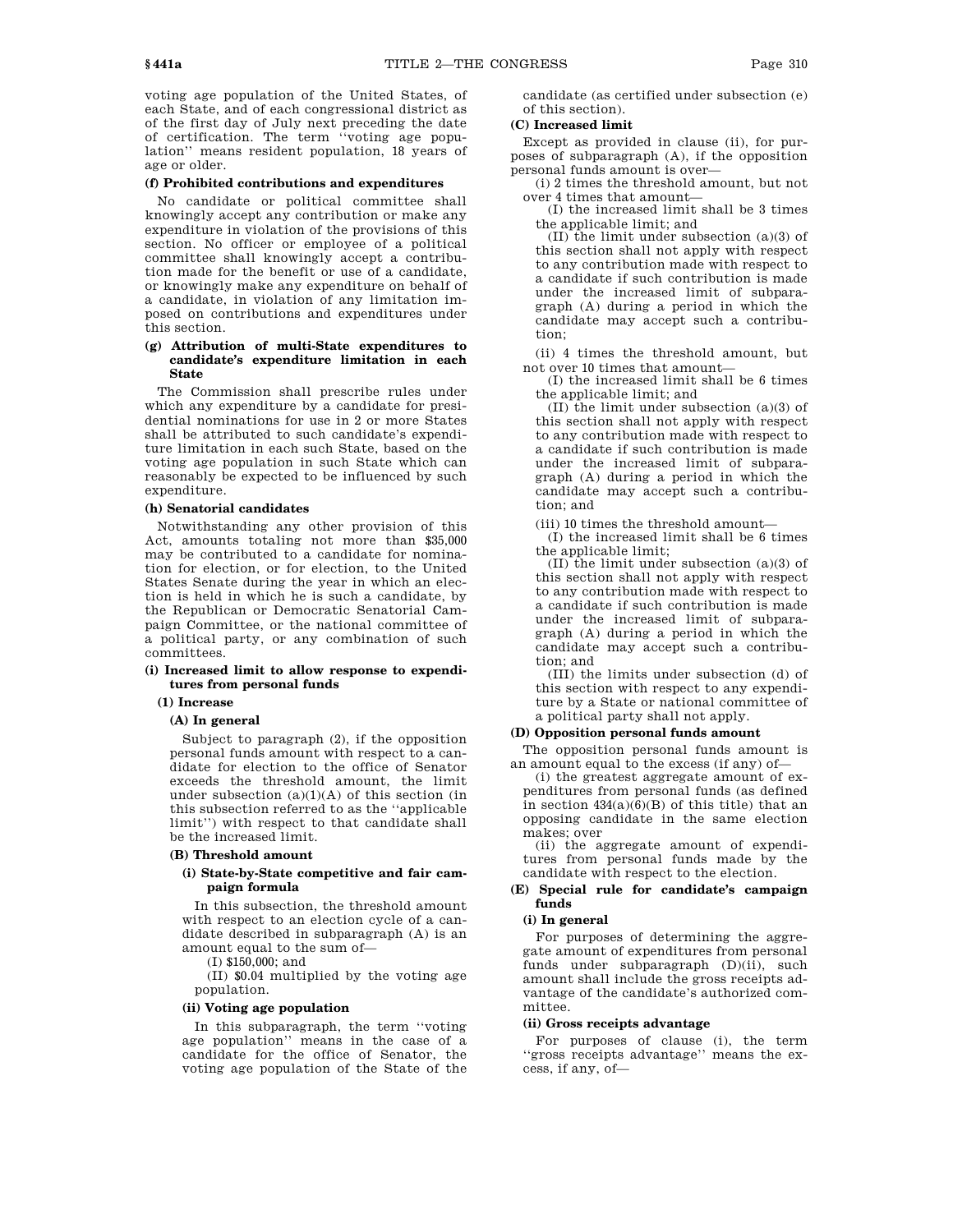(I) the aggregate amount of 50 percent of gross receipts of a candidate's authorized committee during any election cycle (not including contributions from personal funds of the candidate) that may be expended in connection with the election, as determined on June 30 and December 31 of the year preceding the year in which a general election is held, over

(II) the aggregate amount of 50 percent of gross receipts of the opposing candidate's authorized committee during any election cycle (not including contributions from personal funds of the candidate) that may be expended in connection with the election, as determined on June 30 and December 31 of the year preceding the year in which a general election is held.

# **(2) Time to accept contributions under increased limit**

## **(A) In general**

Subject to subparagraph (B), a candidate and the candidate's authorized committee shall not accept any contribution, and a party committee shall not make any expenditure, under the increased limit under paragraph (1)—

(i) until the candidate has received notification of the opposition personal funds amount under section  $434(a)(6)(B)$  of this title; and

(ii) to the extent that such contribution, when added to the aggregate amount of contributions previously accepted and party expenditures previously made under the increased limits under this subsection for the election cycle, exceeds 110 percent of the opposition personal funds amount.

## **(B) Effect of withdrawal of an opposing candidate**

A candidate and a candidate's authorized committee shall not accept any contribution and a party shall not make any expenditure under the increased limit after the date on which an opposing candidate ceases to be a candidate to the extent that the amount of such increased limit is attributable to such an opposing candidate.

### **(3) Disposal of excess contributions**

#### **(A) In general**

The aggregate amount of contributions accepted by a candidate or a candidate's authorized committee under the increased limit under paragraph (1) and not otherwise expended in connection with the election with respect to which such contributions relate shall, not later than 50 days after the date of such election, be used in the manner described in subparagraph (B).

#### **(B) Return to contributors**

A candidate or a candidate's authorized committee shall return the excess contribution to the person who made the contribution.

## **(j) Limitation on repayment of personal loans**

Any candidate who incurs personal loans made after the effective date of the Bipartisan Campaign Reform Act of 2002 in connection with the candidate's campaign for election shall not repay (directly or indirectly), to the extent such loans exceed \$250,000, such loans from any contributions made to such candidate or any authorized committee of such candidate after the date of such election.

(Pub. L. 92–225, title III, §315, formerly §320, as added Pub. L. 94–283, title I, §112(2), May 11, 1976, 90 Stat. 486; renumbered §315, Pub. L. 96–187, title I, §105(5), Jan. 8, 1980, 93 Stat. 1354; amended Pub. L. 99–514, §2, Oct. 22, 1986, 100 Stat. 2095; Pub. L. 107–155, title I, §102, title II, §§202, 213, 214(a), title III, §§304(a), 307(a)–(d), 316, 319(b), Mar. 27, 2002, 116 Stat. 86, 90, 94, 97, 102, 103, 108, 112.)

#### REFERENCES IN TEXT

This Act, referred to in subsecs. (a)(5) and (h), means the Federal Election Campaign Act of 1971, as amended, as defined by section 431 of this title.

For effective date of the Bipartisan Campaign Reform Act of 2002, referred to in subsec. (j), see section 402 of Pub. L. 107–155, set out as an Effective Date of 2002 Amendment; Regulations note under section 431 of this title.

#### PRIOR PROVISIONS

A prior section 315 of Pub. L. 92–225 was renumbered section 311, and is classified to section 438 of this title.

Another prior section 315 of Pub. L. 92–225 was renumbered section 310, and is classified to section 437h of this title.

#### **AMENDMENTS**

2002—Subsec. (a)(1). Pub. L. 107–155, §§304(a)(1), 319(b), substituted ''Except as provided in subsection (i) of this section and section 441a–1 of this title, no person'' for ''No person'' in introductory provisions.

Subsec. (a)(1)(A). Pub. L. 107-155,  $\sqrt{307(a)(1)}$ , sub-

stituted ''\$2,000'' for ''\$1,000''.<br>Subsec. (a)(1)(B). Pub. L. 107–155, §§102(1), 307(a)(2),

substituted ''\$25,000;'' for ''\$20,000; or''.<br>Subsec. (a)(1)(C). Pub. L. 107-155, §102(2), inserted ''(other than a committee described in subparagraph (D))'' after ''committee'' and substituted ''; or'' for period at end.

Subsec. (a)(1)(D). Pub. L. 107–155, §102(3), added subpar. (D).

Subsec. (a)(3). Pub. L. 107–155, §307(b), amended par. (3) generally. Prior to amendment, par. (3) read as follows: "No individual shall make contributions aggregating more than \$25,000 in any calendar year. For purposes of this paragraph, any contribution made to a candidate in a year other than the calendar year in which the election is held with respect to which such contribution is made, is considered to be made during the calendar year in which such election is held.''

Subsec. (a)(7)(B)(ii), (iii). Pub. L. 107–155, §214(a), added cl. (ii) and redesignated former cl. (ii) as (iii).

Subsec. (a)(7)(C), (D). Pub. L. 107–155, §202, added subpar. (C) and redesignated former subpar. (C) as (D).

Subsec. (c)(1). Pub. L. 107–155, §307(d)(1), redesignated existing provisions as subpar. (A), struck out at end ''Each limitation established by subsection (b) of this section and subsection (d) of this section shall be increased by such percent difference. Each amount so increased shall be the amount in effect for such calendar year.'', and added subpars. (B) and (C).

Subsec. (c)(2)(B). Pub. L. 107–155, §307(d)(2), substituted ''means—'' for ''means the calendar year 1974'' and added cls. (i) and (ii).

Subsec. (d)(1). Pub. L. 107–155, §213(1), substituted ''paragraphs (2), (3), and (4)'' for ''paragraphs (2) and  $(3)$ <sup>'</sup>

Subsec. (d)(4). Pub. L. 107–155, §213(2), added par. (4). Subsec. (h). Pub. L. 107–155, §307(c), substituted ''\$35,000'' for ''\$17,500''.